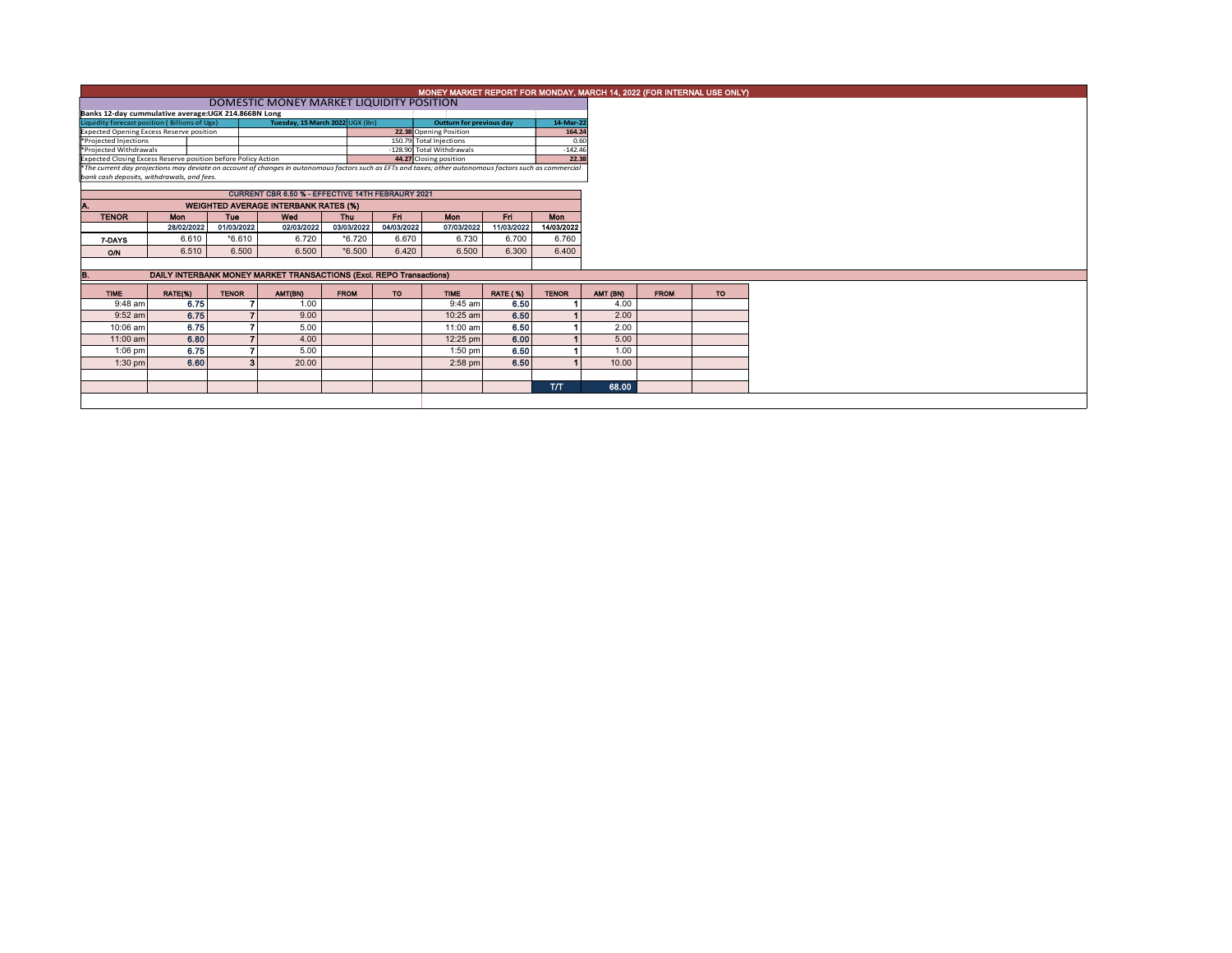|                                                        |                          |             |                                                                                      |             | <b>CBR AND THE 7- DAY WAR INTERBANK RATES</b> |                          |                          |                                                                  |             |                          |             |                          |              |            |            |            |
|--------------------------------------------------------|--------------------------|-------------|--------------------------------------------------------------------------------------|-------------|-----------------------------------------------|--------------------------|--------------------------|------------------------------------------------------------------|-------------|--------------------------|-------------|--------------------------|--------------|------------|------------|------------|
| 9.500                                                  |                          |             |                                                                                      |             |                                               |                          |                          |                                                                  |             |                          |             |                          |              |            |            |            |
| 9.000                                                  |                          |             |                                                                                      |             |                                               |                          |                          |                                                                  |             |                          |             |                          |              |            |            |            |
| 8.500                                                  |                          |             |                                                                                      |             |                                               |                          |                          |                                                                  |             |                          |             |                          |              |            |            |            |
| 8.000                                                  |                          |             |                                                                                      |             |                                               |                          |                          |                                                                  |             |                          |             |                          |              |            |            |            |
| 7.500                                                  |                          |             |                                                                                      |             |                                               |                          |                          |                                                                  |             |                          |             |                          |              |            |            |            |
| 7.000                                                  |                          |             |                                                                                      |             |                                               |                          |                          |                                                                  |             |                          |             |                          |              |            |            |            |
| 6.500                                                  |                          |             |                                                                                      |             |                                               |                          |                          |                                                                  |             |                          |             |                          |              |            |            |            |
| 6.000                                                  |                          |             |                                                                                      |             |                                               |                          |                          |                                                                  |             |                          |             |                          |              |            |            |            |
| 5.500                                                  |                          |             |                                                                                      |             |                                               |                          |                          |                                                                  |             |                          |             |                          |              |            |            |            |
| 5.000                                                  |                          |             |                                                                                      |             |                                               |                          |                          |                                                                  |             |                          |             |                          |              |            |            |            |
| 4.500                                                  |                          |             |                                                                                      |             |                                               |                          |                          |                                                                  |             |                          |             |                          |              |            |            |            |
|                                                        |                          |             |                                                                                      |             |                                               |                          |                          |                                                                  |             |                          |             |                          |              |            |            |            |
|                                                        |                          |             |                                                                                      |             |                                               |                          |                          |                                                                  |             |                          |             |                          |              |            |            |            |
|                                                        | 22/02/2022<br>21/02/2022 |             | 23/02/2022                                                                           | 24/02/2022  | 25/02/2022                                    | 28/02/2022               | 01/03/2022               | 02/03/2022                                                       | 03/03/2022  | 04/03/2022               |             | 07/03/2022               | 09/03/2022   | 10/03/2022 | 11/03/2022 | 14/03/2022 |
|                                                        |                          |             |                                                                                      |             |                                               |                          |                          |                                                                  |             |                          |             |                          |              |            |            |            |
|                                                        |                          |             |                                                                                      |             |                                               |                          |                          |                                                                  |             |                          |             |                          |              |            |            |            |
|                                                        |                          |             |                                                                                      |             |                                               |                          |                          |                                                                  |             |                          |             |                          |              |            |            |            |
|                                                        |                          |             |                                                                                      |             |                                               |                          |                          | . Overnight WAR = 7-day WAR CBR rate - Upper bound - Lower bound |             |                          |             |                          |              |            |            |            |
|                                                        |                          |             | MONETARY POLICY OPERATIONS MATURITIES PROFILE: (17-MARCH- 2022 TO 10-NOVEMBER- 2022) |             |                                               |                          |                          |                                                                  |             |                          |             |                          |              |            |            |            |
|                                                        | <b>THUR</b>              | <b>THUR</b> | <b>THUR</b>                                                                          | <b>THUR</b> | <b>THUR</b>                                   | <b>THUR</b>              | <b>THUR</b>              | <b>THUR</b>                                                      | <b>THUR</b> | <b>THUR</b>              | <b>THUR</b> | <b>THUR</b>              | <b>TOTAL</b> |            |            |            |
|                                                        | 17-Mar-22                | 24-Mar-22   | 31-Mar-22                                                                            | 07-Apr-22   | 14-Apr-22                                     | 28-Apr-22                | 05-May-22                | 12-May-22                                                        | 02-Jun-22   | 04-Aug-22                | 18-Aug-22   | 10-Nov-22                |              |            |            |            |
|                                                        | 555.10                   | $\sim$      | $\sim$                                                                               | $\sim$      | $\sim$                                        | $\overline{\phantom{a}}$ | $\sim$                   | $\sim$                                                           | $\sim$      | $\sim$                   | $\sim$      | $\sim$                   | 555.10       |            |            |            |
| 4.000<br><b>DATE</b><br><b>REPO</b><br><b>REV REPO</b> | $\sim$                   | $\sim$      |                                                                                      | $\sim$      | $\overline{\phantom{a}}$                      | $\overline{\phantom{a}}$ | $\overline{\phantom{a}}$ | $\overline{\phantom{a}}$                                         | $\sim$      | $\overline{\phantom{a}}$ | $\sim$      | $\overline{\phantom{a}}$ |              |            |            |            |

|                 | Total O/S Dennelt Auction & BOU Bill belances held by BOU up to 10 November 2022: UCY 1 208 BN |  |        |       |        |       |        |       |       |        |       |       |           |  |  |
|-----------------|------------------------------------------------------------------------------------------------|--|--------|-------|--------|-------|--------|-------|-------|--------|-------|-------|-----------|--|--|
| <b>TOTALS</b>   | 582.10                                                                                         |  | 205.09 | 51.20 | 240.07 | 52.02 | 537.46 | 10.09 | 10.00 | 33.00' | 26.60 | 15.00 | 1.762.62. |  |  |
| BOU BILL/DEPO A | 27.00                                                                                          |  | 205.09 | 51.20 | 240.07 | 52.02 | 537.46 | 10.09 | 10.00 | 33.00  | 26.60 | 15.00 | 1.207.52  |  |  |

Total O/S Deposit Auction & BOU Bill balances held by BOU up to 10 November 2022: UGX 1,208 BN Total O/S Repo, Reverse Repo, BOU Bill balances held by BOU: UGX 1,763 BN

| (EI) STOCK OF TREASURY SECURITIES                                                     |                          |                    |                  |  |                 | <b>ED</b><br><b>MONETARY POLICY MARKET OPERATIONS</b> |               |            |              |              |  |  |  |  |
|---------------------------------------------------------------------------------------|--------------------------|--------------------|------------------|--|-----------------|-------------------------------------------------------|---------------|------------|--------------|--------------|--|--|--|--|
| LAST TBIILS ISSUE DATE: 03-MARCH-2022                                                 |                          |                    |                  |  |                 | (VERTICAL REPOS, REV-REPOS & BOU BILL)                |               |            |              |              |  |  |  |  |
| 6.014.64<br>On-the-run O/S T-BILL STOCKs (Bns-UGX)<br>15/03/2022                      |                          |                    |                  |  | <b>OMO</b>      | <b>ISSUE DATE</b>                                     | <b>AMOUNT</b> | <b>WAR</b> | <b>RANGE</b> | <b>TENOR</b> |  |  |  |  |
| 23,010.08<br>On-the-run O/S T-BONDSTOCKs(Bns-UGX)                                     |                          |                    |                  |  | 15/03/2022 REPO | $11$ -Feb $\vert$ -                                   | 133.00        | 6.500      |              |              |  |  |  |  |
| 29.024.72<br>TOTAL TBILL & TBOND STOCK- UGX                                           |                          |                    |                  |  | <b>REPO</b>     | $15$ -Feb $\vert$ -                                   | 303.00        | 6.500      |              |              |  |  |  |  |
| O/S=Outstanding                                                                       |                          |                    |                  |  | <b>BOU BILL</b> | $17$ -Feb                                             | 2.98          | 6.906      |              | 28           |  |  |  |  |
| <b>MATURITY</b>                                                                       | <b>TOTAL STOCK</b>       | YTM (%)            | <b>CHANGE IN</b> |  | <b>BOU BILL</b> | 17-Feb -                                              | 207.78        | 7.176      |              | 56           |  |  |  |  |
|                                                                                       | <b>(BN UGX)</b>          | <b>AT CUT OFF*</b> | $YTM$ $(+/-)$    |  | <b>BOU BILL</b> | $17$ -Feb                                             | 9.92          | 7.353      |              | 84           |  |  |  |  |
| 91                                                                                    | 106.84                   | 6.501              | 0.000            |  | <b>REPO</b>     | 17-Feb                                                | 404.00        | 6.500      |              |              |  |  |  |  |
| 182                                                                                   | 421.76                   | 8.400              | 0.000            |  | <b>REPO</b>     | 28-Feb                                                | 431.50        | 6.500      |              |              |  |  |  |  |
| 364                                                                                   | 5,486.03                 | 9.700              | 0.000            |  | <b>REPO</b>     | 01-Mar                                                | 258.50        | 6.500      |              |              |  |  |  |  |
| 2YR                                                                                   | 595.21                   | 11.000             | 1.000            |  | <b>BOU BILL</b> | 03-Mar                                                | 169.09        | 6.998      |              | 28           |  |  |  |  |
| 3YR                                                                                   | $\overline{\phantom{a}}$ | 12.090             | $-1.010$         |  | <b>BOU BILL</b> | 03-Mar                                                | 2.00          | 7.169      |              | 56           |  |  |  |  |
| 5YR                                                                                   | 1,119.91                 | 14.390             | 1.390            |  | <b>BOU BILL</b> | 03-Mar                                                | 14.11         | 9.099      |              | 252          |  |  |  |  |
| 10YR                                                                                  | 10.364.47                | 14.000             | 0.261            |  | <b>REPO</b>     | 03-Mar                                                | 394.00        | 6.500      |              |              |  |  |  |  |
| 15YR                                                                                  | 9,035.22                 | 14.390             | $-1.510$         |  | <b>REPO</b>     | 04-Mar                                                | 76.00         | 6.500      |              |              |  |  |  |  |
| <b>20YR</b>                                                                           | 1,895.27                 | 15.900             | 0.400            |  | <b>REPO</b>     | 07-Mar                                                | 264.00        | 6.500      |              |              |  |  |  |  |
| Cut OFF is the lowest price/ highest yield that satisfies the auction awarded amount. |                          |                    |                  |  | <b>BOU BILL</b> | 10-Mar                                                | 21.09         | 6.906      |              | 28           |  |  |  |  |
|                                                                                       |                          |                    |                  |  | <b>BOU BILL</b> | 10-Mar                                                | 326.83        | 7.149      |              | 56           |  |  |  |  |
|                                                                                       |                          |                    |                  |  | <b>BOU BILL</b> | 10-Mar                                                | 9.83          | 7.357      |              | 84           |  |  |  |  |
|                                                                                       |                          |                    |                  |  | <b>REPO</b>     | 10-Mar                                                | 287.50        | 6.500      |              |              |  |  |  |  |
|                                                                                       |                          |                    |                  |  | <b>REPO</b>     | 11-Mar                                                | 180.00        | 6.500      |              |              |  |  |  |  |
|                                                                                       |                          |                    |                  |  | <b>REPO</b>     | 14-Mar                                                | 87.00         | 6.500      |              | 3            |  |  |  |  |

WAR-Weighted Average Rate